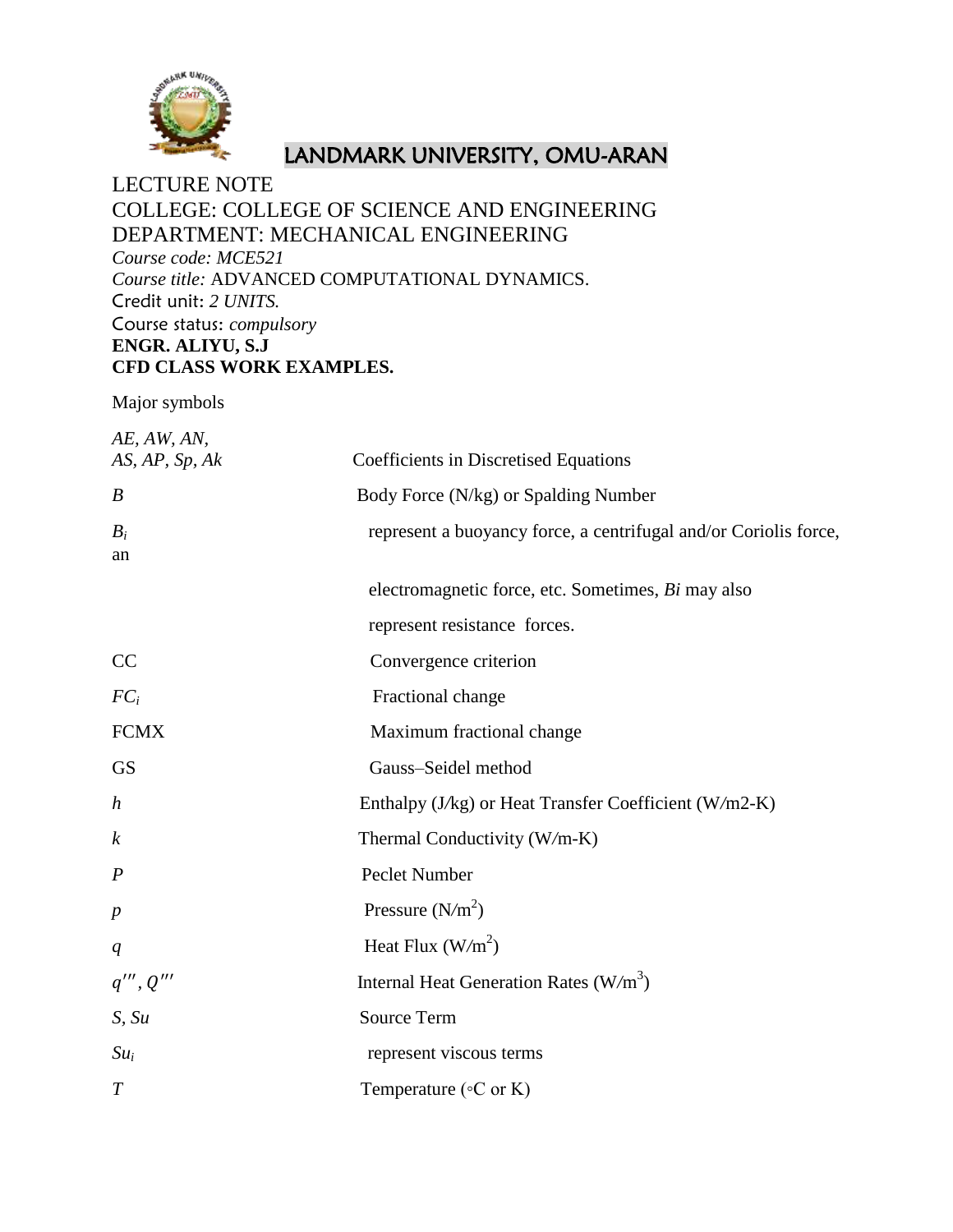| t                | Time(s)                                                       |
|------------------|---------------------------------------------------------------|
| u, v, w          | $x$ -, y-, z-Direction Velocities (m/s)                       |
| $u_i$            | Velocity in $xi$ , $i = 1, 2, 3$ Direction                    |
| $\boldsymbol{V}$ | Volume $(m^3)$                                                |
| $\Delta V$       | Control volume                                                |
| $\alpha$         | Under relaxation Factor or Thermal Diffusivity $(m2/s)$       |
| $\beta$          | Under relaxation Factor for Pressure or                       |
|                  | Coefficient of Volume Expansion $(K^{-1})$                    |
| Ψ                | <b>Stream Function or Weighting Factor</b>                    |
| Ф                | General Variable or Dimensionless Enthalpy                    |
| $\Gamma$         | General Exchange Coefficient = $\mu$ , $\rho D$ , or $k/ C p$ |
| P, N, S, E, W    | <b>Refers to Grid Nodes</b>                                   |
| n, s, e, w       | <b>Refers to Cell Faces</b>                                   |
| eff              | <b>Refers to Effective Value</b>                              |
| $\mathbf f$      | <b>Refers to Cell Face</b>                                    |
| l                | <b>Iteration Counter</b>                                      |
| $\mathbf 0$      | Old Time                                                      |
| u, v             | <b>Refers to Momentum Equations</b>                           |
| <b>IOCV</b>      | Integration over a Control Volume Method                      |
| <b>TDMA</b>      | Tridiagonal Matrix Algorithm                                  |
| <b>TSE</b>       | <b>Taylor Series Expansion Method</b>                         |

The potential of fundamental laws (in association with some further empirical laws) for generating widely applicable and scale-neutral information has been known almost ever since they were invented nearly 200 years ago. The realization of this potential (meaning the ability to solve the relevant differential equations), however, has been made possible only with the availability of computers. The past five decades have witnessed almost exponential growth in the speed with which arithmetic operations can be performed on a computer.

By way of reminder, we note that the three laws governing transport are the following:

1. The law of conservation of mass (transport of mass),

2. Newton's second law of motion (transport of momentum), and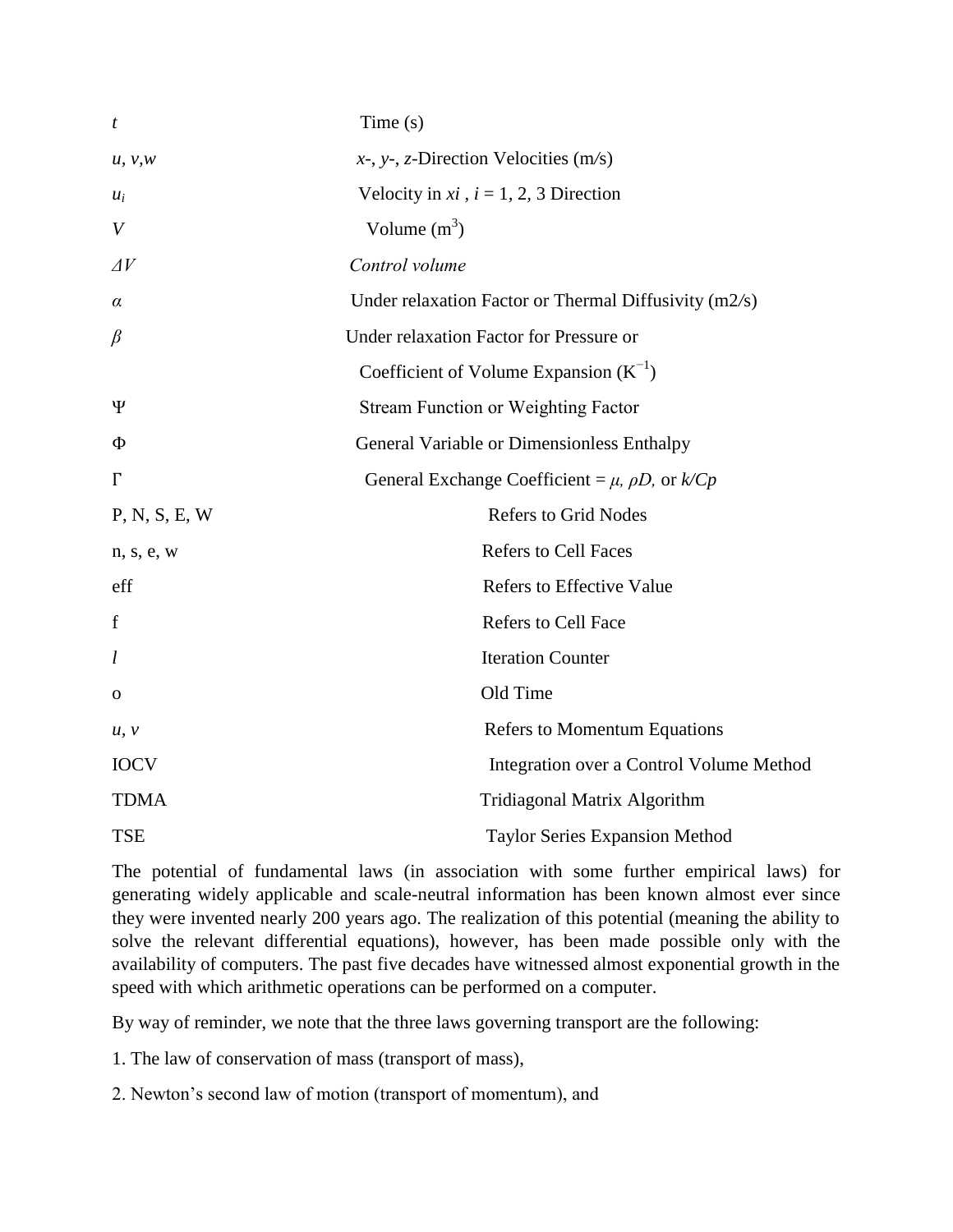3. The first law of thermodynamics. (transport of energy).

# **Transport Equations**

The aforementioned laws are applied to an infinitesimally small *control volume* located in a moving fluid. *Here, it will suffice to mention that the law of conservation of mass is written for a single-component fluid or for a mixture of several species. When applied to a single species of the mixture, the law yields the equation of mass transfer when an empirical law, namely, Fick's law of mass diffusion*

 $(m''_i = -\rho D \partial \omega/\partial x_i)$ , is invoked. Newton's second law of motion, combined with Stokes's stress laws, yields three momentum equations for velocity in directions  $x_i$  ( $j = 1, 2, 3$ ). Similarly, the first law of thermodynamics in conjunction with Fourier's law of heat conduction ( $q_{i,\text{cond}} =$ −*K ∂T /∂x<sup>i</sup>* ) yields the so-called energy equation for the transport of temperature *T* or enthalpy *h*. Using tensor notation, we can state these laws as follows:

# **Conservation of Mass for the Mixture**

 $\partial$  $\partial$  $\partial(\rho_m u_i)$ …………….. 1

# **1D Heat Conduction.**

A wide variety of practical and interesting phenomena are governed by the 1D heat conduction equation. Heat transfer through a composite slab, radial heat transfer through a cylinder, and heat loss from a long and thin fin are typical examples. By 1D, we mean that the temperature is a function of only one space coordinate (say *x* or *r*). This indeed is the case in steady-state problems. However, in unsteady state, the temperature is also a function of time. Thus, although there are two relevant independent variables (or dimensions), by convention, we refer to such problems as 1D *unsteady*-state problems. The extension *dimensional* thus always refers to the number of relevant space coordinates. The 1D heat conduction equation derived in the next section is equally applicable to some of the problems arising in *convective* heat transfer, in diffusion mass transfer, and in fluid mechanics, if the dependent and independent variables of the equation are appropriately interpreted. Our overall objective in this chapter is to develop a single computer program that is applicable to a wide variety of 1D problems.

# **1. 1D Conduction Equation.**

Consider the 1D domain shown in Figure 1, in which the temperature varies only in the *x*  direction although cross-sectional area *A* may vary with *x*. The temperature over the cross section is thus assumed to be uniform.We shall now invoke the first law of thermodynamics and apply it to a typical control volume of length*\_x*. The law states that (Rate of energy in) − (Rate of energy out)+(Rate of generation of energy) = (Rate of change of Internal energy), or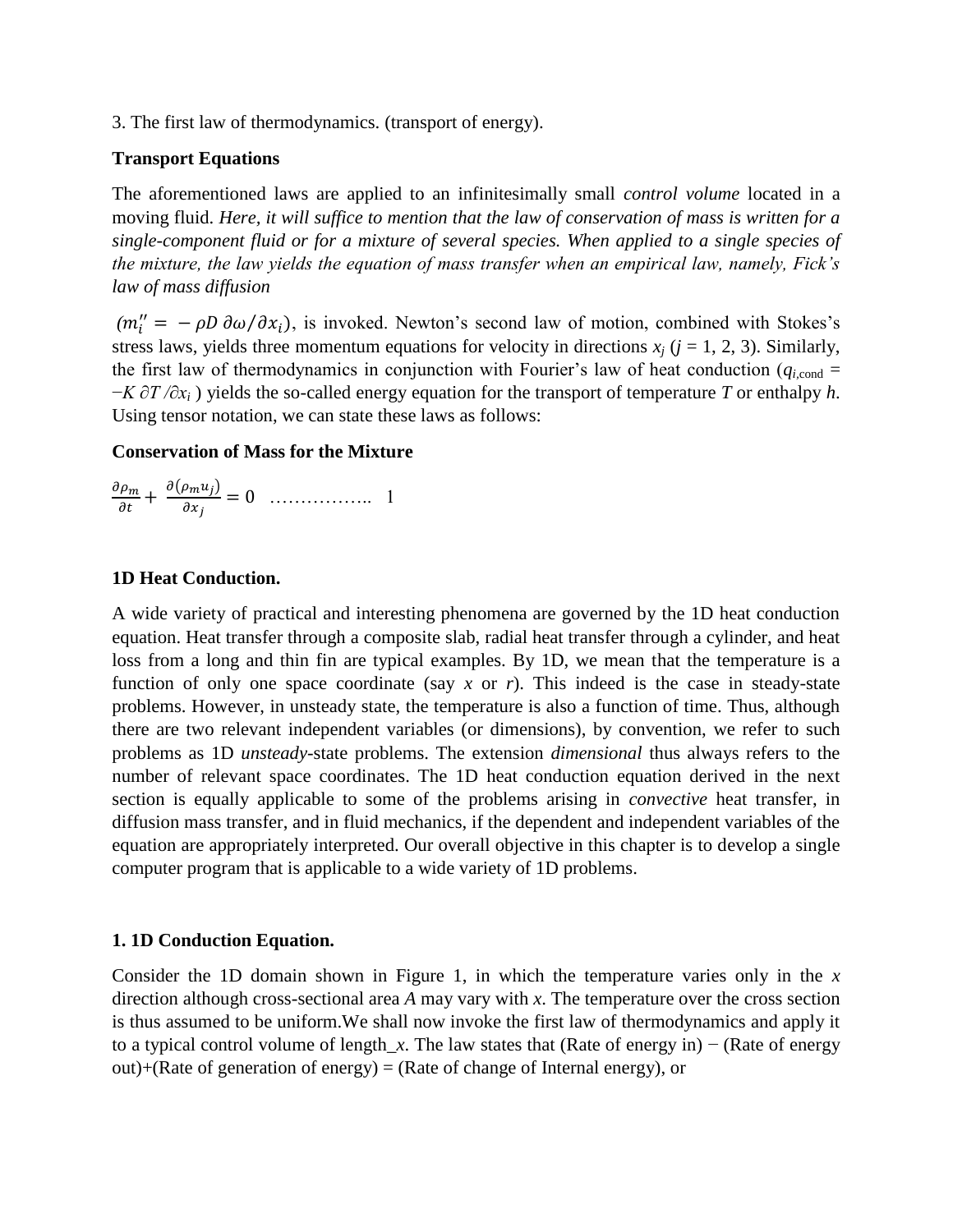[ ] ……………………. 1

where  $q''''$  (W/m<sup>3</sup>) is the *volumetric* heat generation rate, C denotes specific heat (J/kg-K), and *Q* (W) represents the rate at which energy is conducted. Further, it is assumed that the control volume  $\Delta V = A(x) x \Delta x$  does not change with time. Similarly, the density *ρ* is also assumed constant with respect to time but may vary with *x*. Therefore, dividing Equation 1 by  $\Delta V$ , we get



Figure 1. Typical 1D domain.

$$
\frac{Q_x - Q_{x+\Delta x}}{A \Delta x} + q''' = \rho \frac{\partial (CT)}{\partial t}.
$$

Now, letting  $\Delta x \rightarrow 0$ , we obtain

$$
-\frac{1}{A}\frac{\partial Q}{\partial x} + q''' = \rho \frac{\partial (C T)}{\partial t}.
$$

This partial differential equation contains two dependent variables, *Q* and *T*. The equation is rendered solvable by invoking Fourier's law of heat conduction. Thus,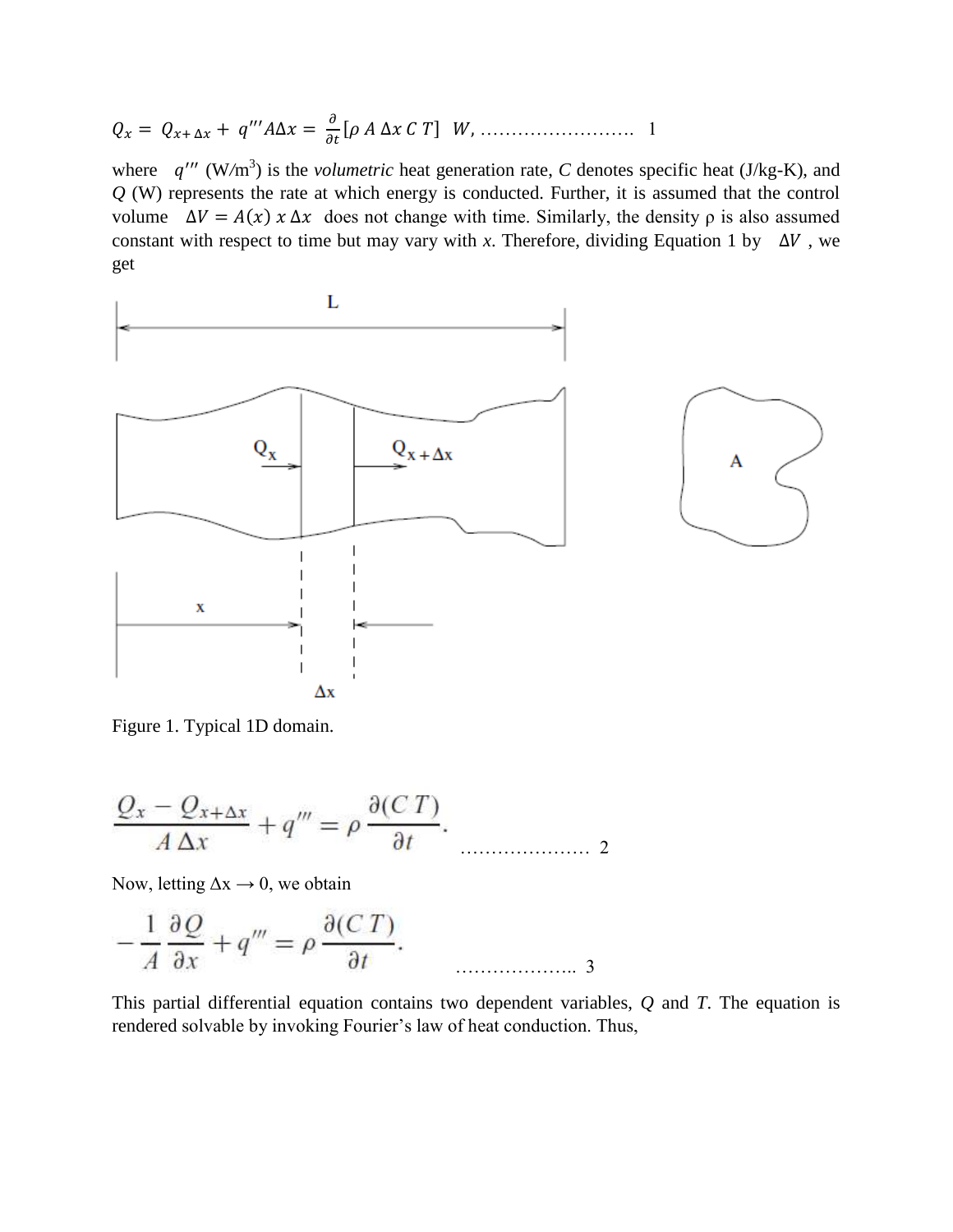$$
Q = -kA \frac{\partial T}{\partial x},
$$

Where *k* is the thermal conductivity of the domain medium. Substituting Equation 4 in Equation 3 therefore yields

$$
\frac{\partial}{\partial x} \left[ k A \frac{\partial T}{\partial x} \right] + q''' A = \rho A \frac{\partial (C T)}{\partial t}.
$$

It will be instructive to make the following comments about Equation 5.

1. The equation is most general. It permits variation of medium properties ρ, *k*, and *C* with respect to *x* and/or *t*.

2. The equation permits variation of cross-sectional area *A* with *x*. Thus, the equation is applicable to the case of a conical fin, for example. Similarly, the equation is also applicable to the case of cylindrical radial conduction if it is recognized that  $A = 2 \times \pi \times r$ , and if *x* is replaced by  $r$ .

3. The equation also permits variation of  $q''$  with  $T$  or  $x$ . Thus, if an electric current is passed through the medium,  $q''$  will be a function of electrical resistance and the latter will be a function of *T*. Similarly, in case of a fin losing heat to the surroundings due to convection,  $q''$  will be negative and it will be a function of the heat transfer coefficient *h* and perimeter *P*.

4. Equation 5 is to be solved for boundary conditions at  $x = 0$  and  $x = L$  (say). Thus,  $0 \le x \le L$ specifies the domain of interest.

# **2. Grid Layout**

Unlike analytical solutions, numerical solutions are obtained at a few *chosen points* within the domain. They are therefore called *discrete* solutions. Numerical solutions are obtained by employing numerical methods. The latter are really an intermediary between the physics embodied in the transport equations and the computers that can unravel them by generating numerical solutions. The process of arriving at numerical solutions is thus quite different from the process by which analytical solutions are developed. Before describing the essence of numerical methods, it is important to note that these methods, in principle, can overcome all three aforementioned impediments to obtaining analytical solutions. In fact, the history of CFD shows that numerical methods have been evolved precisely to overcome the impediments in the order of their mention. Selection of coordinates of such points (also called nodes) is called grid layout. Two practises are possible (see Figure 2).

# **Practise A**

In this practise, the locations of nodes (shown by filled circles) are first chosen and then numbered from 1 to *N*. Note that the chosen locations need not be equispaced. Now the control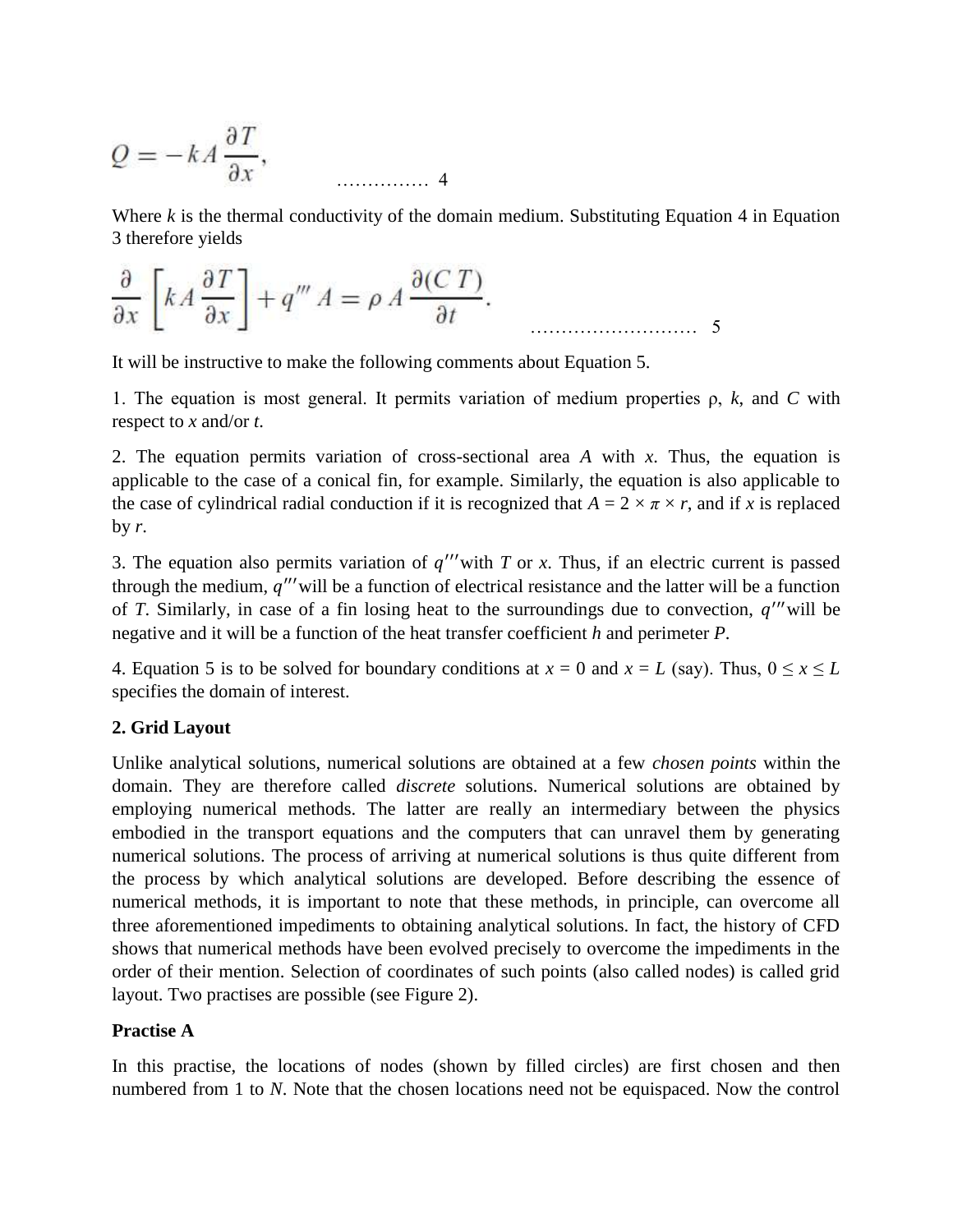volume faces (also called the cell faces) are placed *midway* between the nodes. When this is done, a difficulty arises at the near boundary nodes 2 and *N* − 1. For these nodes, the cell face to the west of node 2 is assumed to *coincide* with node 1 and, similarly, the cell face to the east of node *N* − 1 is assumed to coincide with node *N*. As such, there is no cell face between nodes 1 and 2, nor between nodes *N* − 1 and *N*. The space between the adjacent cell faces defines the *control volume*. In this practise therefore the nodes, in general, will not be at the *centre* of their respective control volumes. Also note that if *N* nodes are chosen, then there are *N* − 2 control volumes.

PRACTISE A

#### Xc  $1.2$ 3 6  $8 N = 9$ X 1  $\overline{2}$ 5 6 7 3 4 **PRACTISE B CELL FACE** 5  $1.2$  $\mathbf{8}$ 6 3 5 6  $\overline{7}$ 8  $N = 9$  $\overline{2}$  $\overline{4}$ **NODE**

**Figure 2: Grid layout practices.**

### **Practise B**

In this practise, the location of cell faces is first chosen and then the grid nodes are placed *at the centre* of the control volumes thus formed. Note again that the chosen locations of the cell faces need not be equi-spaced. Both practises have their advantages and disadvantages that become apparent only as one encounters multidimensional situations. Yet, a choice must be made. In this lecture, much of the discussion is carried out using practise A, but it will be shown that a generalized code can be written to accommodate either practise.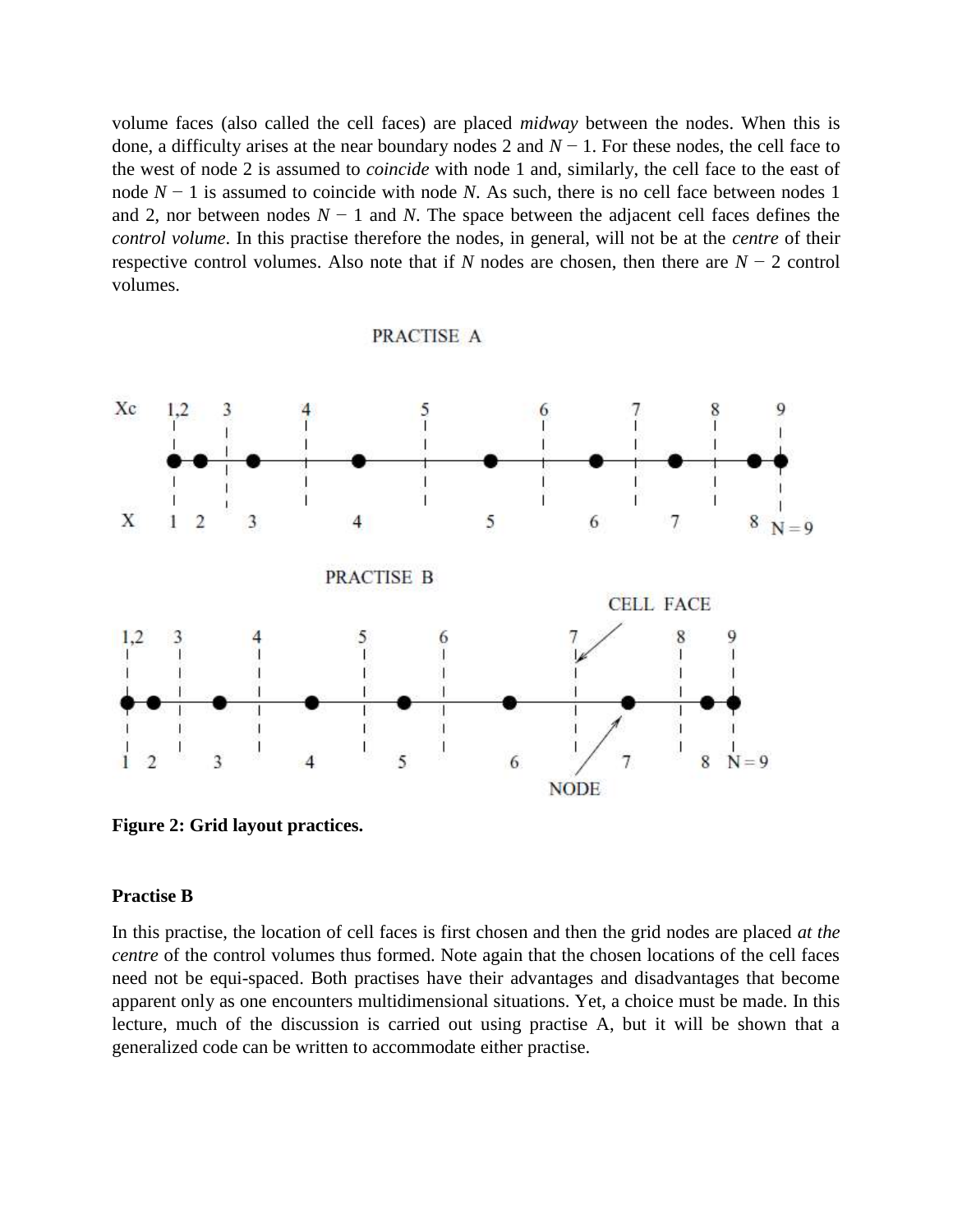

**Figure 3.** Typical node P – Practise A.

# **3. Discretisation**

Having chosen the grid layout, our next step is to convert the PDE (5) to an algebraic one. This process of conversion is called discretisation. Here again, there are two possible approaches:

- 1. a Taylor series expansion (TSE) method or
- 2. an integration over a control volume (IOCV) method.

In both methods, a typical node P is chosen along with nodes E and W to east and west of P, respectively (see Figure 3). The cell face at *e* is midway between P and E, likewise, the cell face at *w* is midway between P and W. Before describing these methods, it is important to note an important aspect of discretisation. Equation 5 is a partial differential equation. The time derivative on the right-hand side (RHS), therefore, must be evaluated at a fixed *x*. We choose this fixed location to be node P. The left-hand side (LHS) of Equation 5, however, contains a partial second derivative with respect to *x* and, therefore, this derivative must be evaluated at a fixed time. The choice of this fixed time, however, is not so straightforward because over a time step Δt, one may evaluate the LHS at time *t*, or *t* + Δ*t*, or at an intermediate time between *t* and *t* + Δ*t*. In general, therefore, we may write Equation 5 as

$$
\psi(LHS)_P^n + (1 - \psi)(LHS)_P^o = RHS|_P
$$

where  $\psi$  is a weighting factor, superscript n refers to the new time  $t + \Delta t$ , and superscript o refers to the old time *t*. If we choose  $\psi = 1$  then the discretisation is called *implicit*, if  $\psi = 0$  then it is called *explicit*, and if  $0 \leq \psi \leq 1$ , it is called *semiimplicit* or *semi-explicit*. Each choice has a bearing on economy and convenience with which a numerical solution is obtained. The choice of  $\psi$  is therefore made by the numerical analyst depending on the problem at hand. The main issues involved will become apparent following further developments.

# 3.1 **TSE Method**

To employ this method, Equation 5 is first written in a *non-conservative* form. Thus,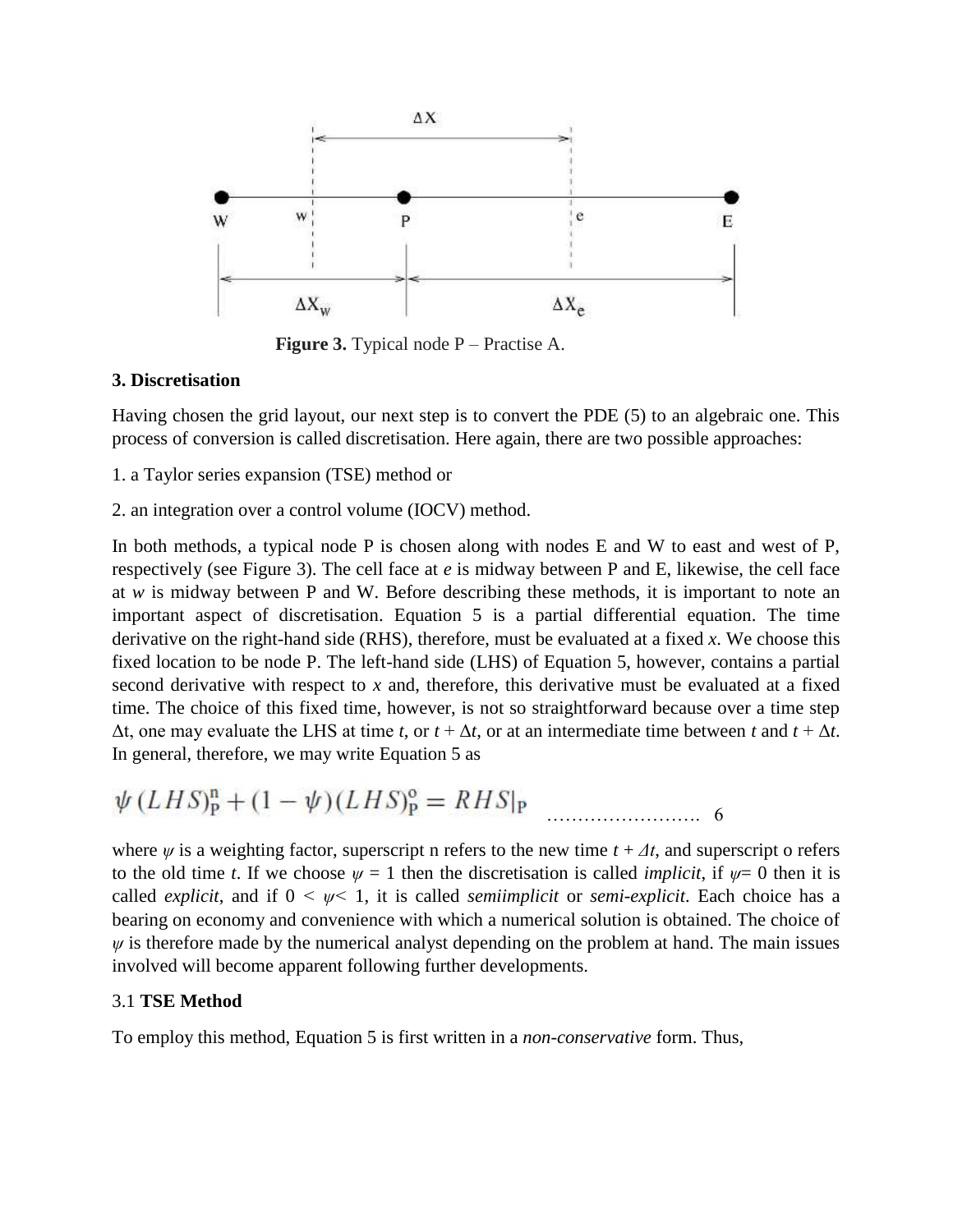LHS<sub>|P</sub> = 
$$
kA \frac{\partial^2 T}{\partial x^2} + \frac{\partial (kA)}{\partial x} \frac{\partial T}{\partial x} + q''' A
$$
,  
RHS<sub>|P</sub> =  $\rho A \frac{\partial (CT)}{\partial t}$ .

Equation 7 contains first and second derivatives of  $T$  with respect to  $x$ . To represent these derivatives we employ a Taylor series expansion:

$$
T_{\rm E} = T_{\rm P} + \Delta x_{\rm e} \frac{\partial T}{\partial x}\Big|_{\rm P} + \frac{\Delta x_{\rm e}^2}{2} \frac{\partial^2 T}{\partial x^2}\Big|_{\rm P} + \cdots,
$$
  

$$
T_{\rm W} = T_{\rm P} - \Delta x_{\rm w} \frac{\partial T}{\partial x}\Big|_{\rm P} + \frac{\Delta x_{\rm w}^2}{2} \frac{\partial^2 T}{\partial x^2}\Big|_{\rm P} + \cdots.
$$

From these two expressions, it is easy to show that

$$
\frac{\partial T}{\partial x}\Big|_{P} = \frac{\Delta x_w^2 T_E - \Delta x_e^2 T_W + (\Delta x_e^2 - \Delta x_w^2) T_P}{\Delta x_e \Delta x_w (\Delta x_e + \Delta x_w)},
$$
  

$$
\frac{\partial^2 T}{\partial x_w T_E + \Delta x_e T_W - (\Delta x_e + \Delta x_w) T_P}.
$$

$$
\frac{1}{\partial x^2}\Big|_{\rm p} = \frac{1}{\Delta x_{\rm e}\,\Delta x_{\rm w}(\Delta x_{\rm e}+\Delta x_{\rm w})/2}.
$$

Note that, in Equations 9 and 10, terms involving derivative orders greater than 2 are ignored. Therefore, Equations 11 and 12 are called second-order accurate representations of first- and second-order derivatives with respect to *x*.

Now to evaluate the time derivative, we write,

$$
(C T)^{n}_{P} = (C T)^{o}_{P} + \Delta t \left. \frac{\partial (C T)}{\partial t} \right|_{P} + \cdots,
$$

or

$$
\left. \frac{\partial (C T)}{\partial t} \right|_{\mathbf{P}} = \frac{(C T)^{\mathbf{n}}_{\mathbf{P}} - (C T)^{\mathbf{o}}_{\mathbf{P}}}{\Delta t}.
$$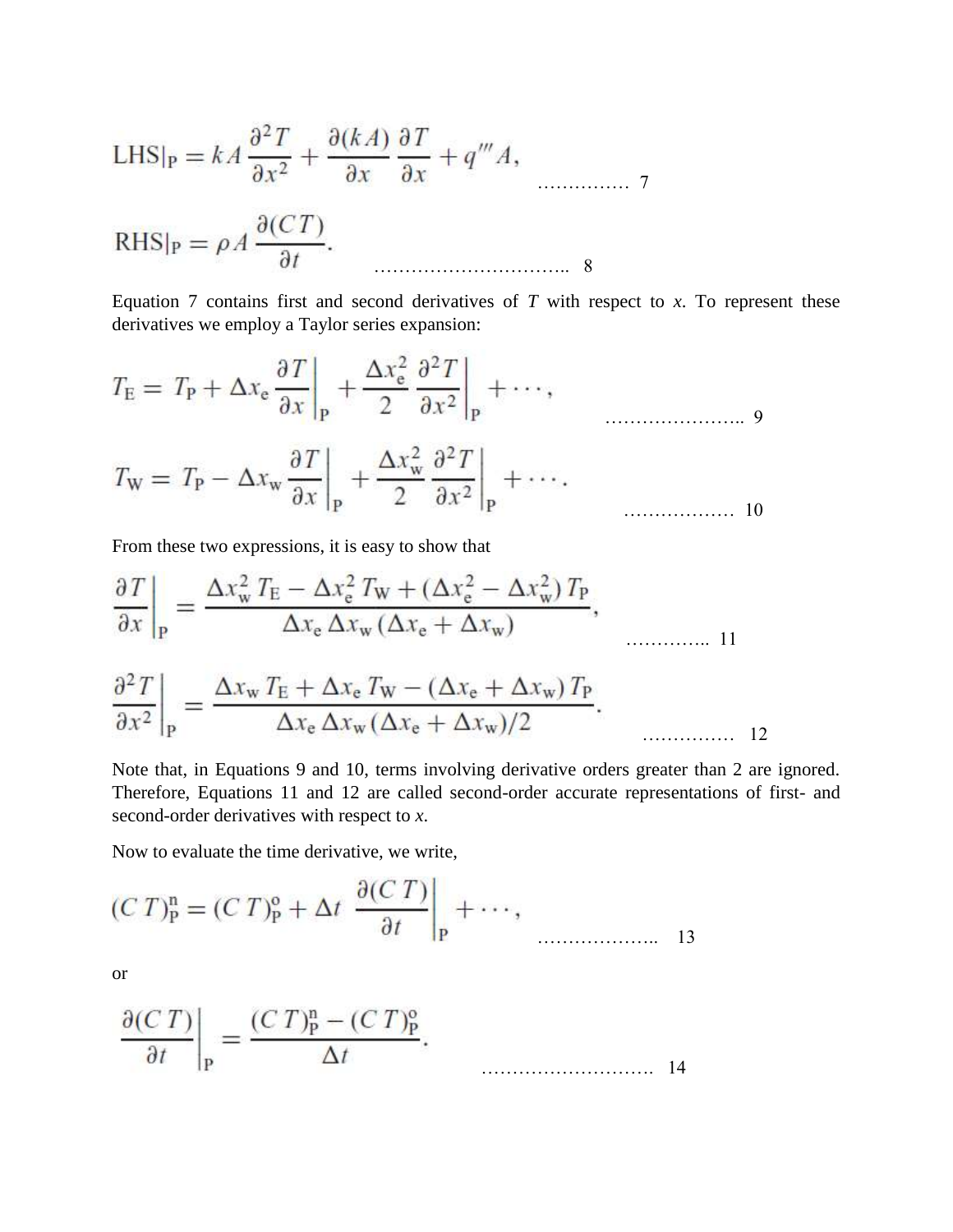In Equation 13, derivatives of order higher than 1 are ignored; therefore, Equation 14 is only a first-order-accurate representation of the time derivative. Inserting Equations 11 and 12 in Equation 7 and Equation 14 in Equation 8 and employing Equation 6, we can show that

$$
\left[\frac{\rho \Delta V C^{n}}{\Delta t}\right]_{P} + \psi (AE + AW)\right] T_{P}^{n} = \psi \left[AE T_{E}^{n} + AW T_{W}^{n}\right] + S,
$$

with

$$
AE = \frac{2}{\Delta x_{e}} \left[ (kA)_{P} + \frac{\Delta x_{w}}{2} \frac{d(kA)}{dx} \Big|_{P} \right] \frac{\Delta x}{(\Delta x_{e} + \Delta x_{w})},
$$
  
\n
$$
AW = \frac{2}{\Delta x_{w}} \left[ (kA)_{P} - \frac{\Delta x_{e}}{2} \frac{d(kA)}{dx} \Big|_{P} \right] \frac{\Delta x}{(\Delta x_{e} + \Delta x_{w})},
$$
  
\n
$$
S = \left[ \psi q_{P}^{''', n} + (1 - \psi) q_{P}^{''', 0} \right] \Delta V + (1 - \psi) \left[ AE T_{E}^{0} + AW T_{W}^{0} \right]
$$
  
\n
$$
+ \left[ \frac{\rho \Delta V C^{0}}{\Delta t} \Big|_{P} - (1 - \psi) (AE + AW) \right] T_{P}^{0},
$$

Where  $\Delta V = A \Delta x$ . Note that if the cell faces were midway between adjacent nodes,  $2 \Delta x = \Delta x_e +$ Δ*x*w. Before leaving the discussion of the TSE method, we make the following observations:

1. Calculation of coefficients *AE* and *AW* requires evaluation of the derivative  $d (kA)/d x |_{P}$ . This derivative can be evaluated using expressions such as (11) in which *T* is replaced by *kA*.

2. For certain variations of (kA) and choices of Δ*x*<sup>e</sup> and Δ*x*w, *AE* and/or *AW* can become negative.

3. For certain choices of  $\Delta t$ , the multiplier of  $T_p^o$  in Equation 18 can become negative.

4. In steady-state problems,  $\Delta t = \infty$  and  $T^{\circ}$  has no meaning. Therefore, in such problems,  $\psi$ always equals 1.

# **3.2 IOCV Method**

In this method, the RHS and LHS of Equation 5 are *integrated* over a control volume Δ*x* and over a time step Δ*t*. Thus,

$$
Int(LHS) = \int_{t}^{t'} \int_{w}^{e} \frac{\partial}{\partial x} \left[ kA \frac{\partial T}{\partial x} \right] dx dt + \int_{t}^{t'} \int_{w}^{e} q''' A dx dt, \quad (19)
$$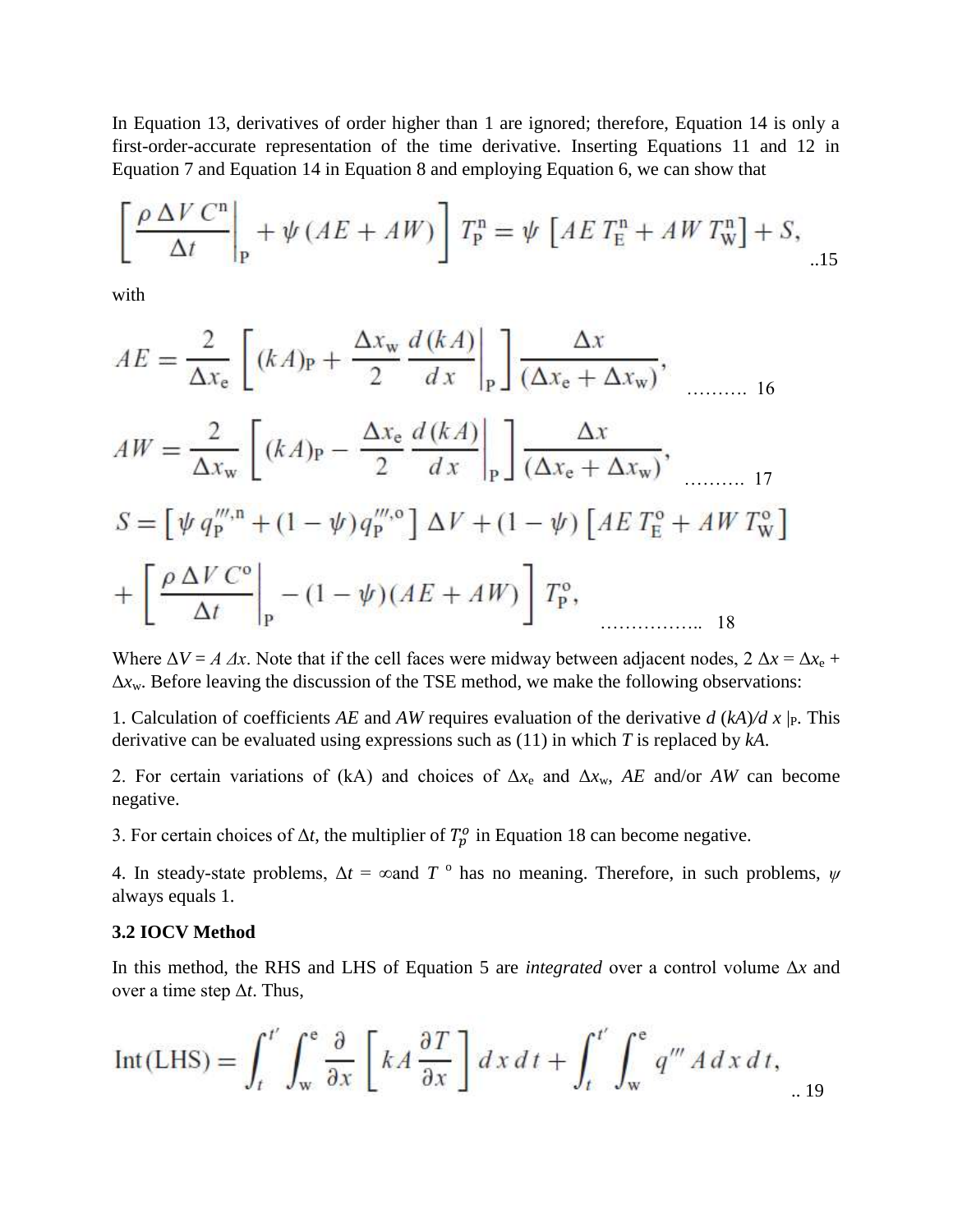Where  $t' = t + \Delta t$ . It is now *assumed* that the integrands are constant over the time interval  $\Delta t$ . Further,  $q^{\prime\prime\prime}$  is assumed constant over the control volume and since the second-order derivative is evaluated at a fixed time, we may write

$$
Int(LHS) = \left[ kA \frac{\partial T}{\partial x} \bigg|_{e} - kA \frac{\partial T}{\partial x} \bigg|_{w} \right] \Delta t + q_{P}''' A \Delta x \Delta t.
$$

It is further assumed that *T* varies *linearly* with *x* between adjacent nodes. Then

$$
\left. \frac{\partial T}{\partial x} \right|_{e} = \frac{T_{E} - T_{P}}{\Delta x_{e}}, \qquad \left. \frac{\partial T}{\partial x} \right|_{w} = \frac{T_{P} - T_{W}}{\Delta x_{w}}.
$$

Note that when the cell faces are midway between the nodes, these representations of the derivatives are second-order accurate (see Equation 11). Using Equation 21 therefore gives

$$
Int(LHS) = \left[\frac{kA}{\Delta x}\right]_{e} (T_{E} - T_{P}) + \frac{kA}{\Delta x}\Big|_{w} (T_{W} - T_{P})\right]\Delta t
$$

$$
+ q_{P}''' A \Delta x \Delta t.
$$
.... 22

Similarly,

$$
Int(RHS) = \rho A \int_{t}^{t'} \int_{w}^{e} \frac{\partial (CT)}{\partial t} dx dt
$$
  
=  $(\rho A \Delta x)_{P} [(CT)^{n} - (CT)^{o}]_{P}$ .

Substituting Equations 22 and 23 into the integrated version of Equation 6, therefore, we can show that

$$
\left[\frac{\rho \Delta V C^{n}}{\Delta t}\right]_{P} + \psi (AE + AW)\right] T_{P}^{n} = \psi \left[AE T_{E}^{n} + AW T_{W}^{n}\right] + S, \dots 24
$$

Where

$$
AE = \frac{kA}{\Delta x}\Big|_{e} \quad \dots \quad \dots \quad 25
$$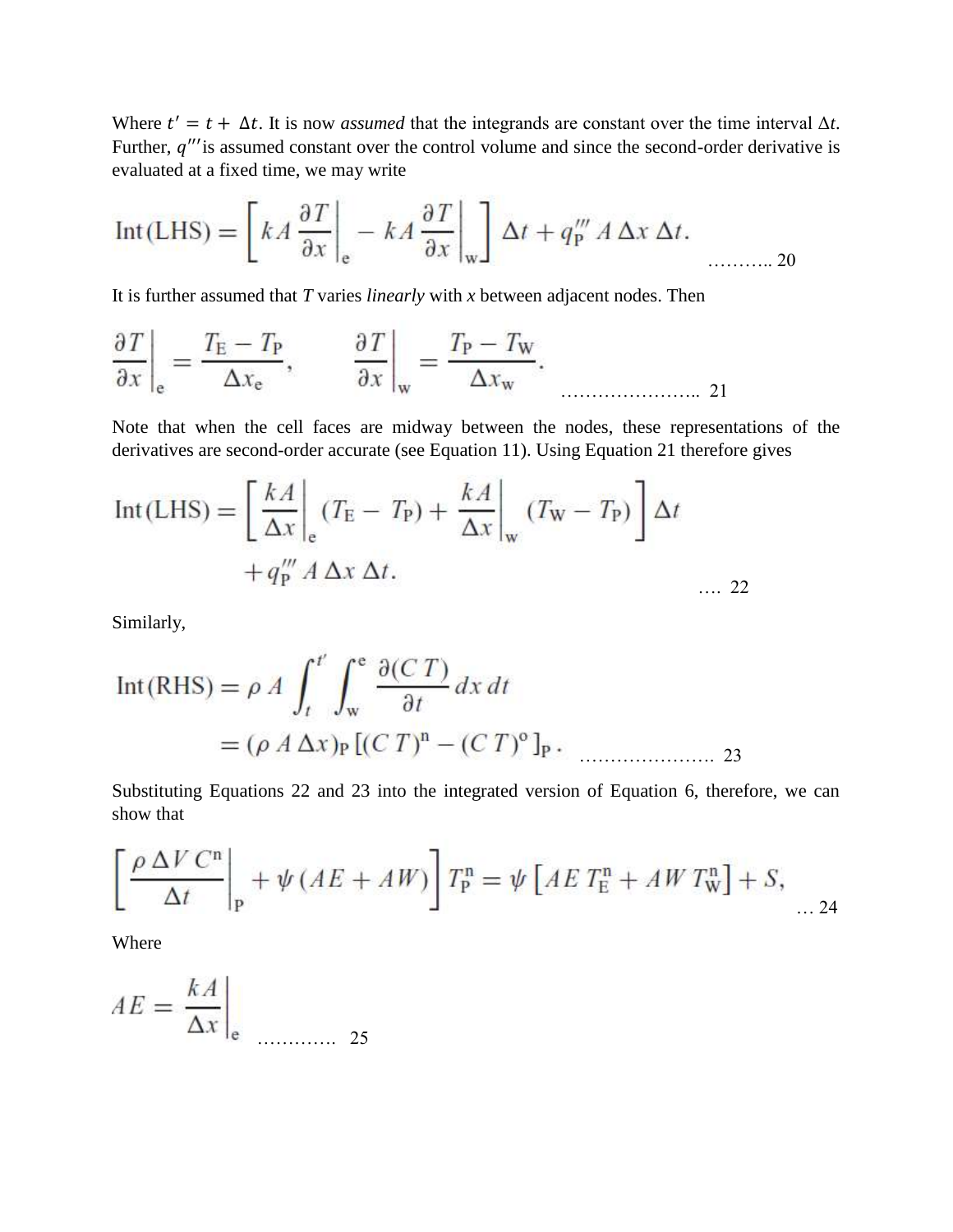$$
AW = \frac{kA}{\Delta x}\Big|_{\mathbf{w}}
$$
  
\n
$$
S = \left[\psi q_{\mathbf{p}}^{''',\mathbf{n}} + (1 - \psi) q_{\mathbf{p}}^{''',\mathbf{o}}\right] \Delta V
$$
  
\n
$$
+ (1 - \psi) \left[AE T_{\mathbf{E}}^{\mathbf{o}} + AW T_{\mathbf{w}}^{\mathbf{o}}\right]
$$
  
\n
$$
+ \left[\frac{\rho \Delta V C^{\mathbf{o}}}{\Delta t}\Big|_{\mathbf{p}} - (1 - \psi) (AE + AW)\right] T_{\mathbf{p}}^{\mathbf{o}}.
$$

Note that Equation 24 has the same form as Equation 15, but there are important differences:

1. Coefficients *AE* and *AW* can never be negative since *kA/Δx* can only assume positive values.

2. *AE* and *AW* are also amenable to physical interpretation; they represent conductances.

3. Again, in steady-state problems,  $\psi = 1$  because  $t = \infty$ . In unsteady problems, for certain choices of  $\Delta t$ , however, the multiplier of  $T_p^0$  can still be negative. This observation is in common with the TSE method.

### **3.3 Stability and Convergence**

Before discussing the issues of stability and convergence, we recognize that there will be one equation of the type (24) [or (15)] for each node P. To minimize writing, we designate each node by a running index  $i = 1, 2, 3, \ldots, N$ , where  $i = 1$  and  $i = N$  are boundary nodes. Thus, Equations 24 are written as

$$
AP_i T_i = \psi \left[ AE_i T_{i+1} + AW_i T_{i-1} \right] + S_i, \quad i = 2, 3, ..., N - 1, \dots
$$

Where superscript *n* is now dropped for convenience. In these equations,  $AP_i$  represents multiplier of  $T_{\rm P}$  in Equation 24. It will be shown later that this equation set can be written in a matrix form  $[A][T]=[S]$ , where  $[A]$  is the coefficient matrix and  $[T]$  and  $[S]$  are column vectors. This set can be solved by a variety of *direct* and *iterative* methods. The methods yield *converged*  solutions only when the condition for convergence (also known as Scarborough's criterion is satisfied) is satisfied. To put it simply, the criterion states that, .

### **Condition for Convergence**

$$
\frac{\psi[|AE_i| + |AW_i|]}{|AP_i|} \le 1
$$
 for all nodes, .... 29